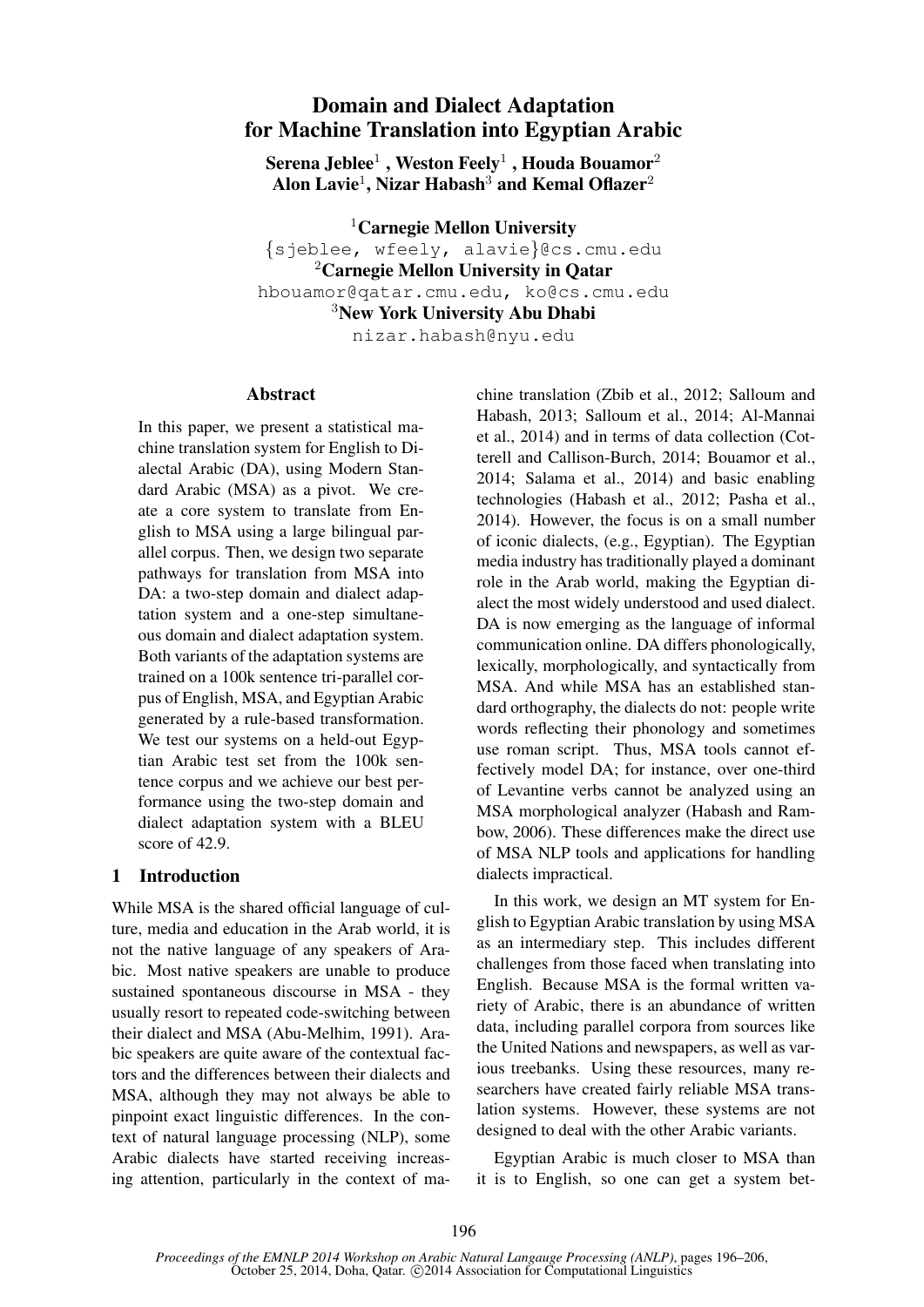ter performance by translating first into MSA and then translating from MSA to Egyptian Arabic, which are far more similar. Our approach consists of a core MT system trained on a large amount of out-of-domain English-MSA parallel data, followed by an adaptation system. We design and implement two adaptation systems: a two-step system first adapts to in-domain MSA and then separately adapts from MSA to Egyptian Arabic, and a one-step system that adapts directly from out-ofdomain MSA to in-domain Egyptian Arabic.

Our research contributions are summarized as follows:

- (a) We build a machine translation system to translate into, rather than out of, dialectal Arabic (from English), using MSA as a pivot point.
- (b) We apply a domain adaptation technique to improve the MSA results on our in-domain dataset.
- (c) We automatically generate the Egyptian side of a 100k tri-parallel corpus covering MSA, English and Egyptian.
- (d) We use this domain adaptation technique to adapt MSA into dialectal Arabic.

The remainder of this paper is structured as follows. We first review the main previous efforts for dealing with DA in NLP, in Section 2. In Section 3,we give a general description about using phrase-based MT as an adaptation system. Section 4 presents the dataset used in the different experiments. Our approach for translating English text into Egyptian Arabic is explained in Section 5. Section 6 presents our experimental setup and the results obtained. Then, we give an analysis of our system output in Section 7. Finally, we conclude and describe our future work in Section 8.

## 2 Related work

Machine translation (MT) for dialectal Arabic (DA) is quite challenging given the limited resources to build rule-based models or train statistical models for MT. While there has been a considerable amount of work in the context of standard Arabic NLP (Habash, 2010), DA is impoverished in terms of available tools and resources compared to MSA, e.g., there are few parallel DA-English corpora (Zbib et al., 2012; Bouamor et al., 2014). The majority of DA resources are for speech recognition, although more and more resources for machine translation and enabling technologies such as morphological analyzers are becoming available for specific dialects (Habash et al., 2012; Habash et al., 2013).

For Arabic and its dialects, several researchers have explored the idea of exploiting existing MSA rich resources to build tools for DA NLP. Different research work successfully translated DA to MSA as a bridge to translate to English (Sawaf, 2010; Salloum and Habash, 2013), or to enhance the performance of Arabic-based information retrieval systems (Shatnawi et al., 2012). Among the efforts on translation from DA to MSA, Abo Bakr et al. (2008) introduced a hybrid approach to transfer a sentence from Egyptian Arabic to MSA. Sajjad et al. (2013) used a dictionary of Egyptian/MSA words to transform Egyptian to MSA and showed improvement in the quality of machine translation. A similar but rule-based work was done by Mohamed et al. (2012). Boujelbane et al. (2013) and Hamdi et al. (2014) built a bilingual dictionary using explicit knowledge about the relation between Tunisian Arabic and MSA. These works are limited to a dictionary or rules that are not available for all dialects. Zbib et al. (2012) used crowdsourcing to translate sentences from Egyptian and Levantine into English, and thus built two bilingual corpora. The dialectal sentences were selected from a large corpus of Arabic web text. Then, they explored several methods for dialect/English MT. Their best Egyptian/English system was trained on dialect/English parallel data. They argued that differences in genre between MSA and DA make bridging through MSA of limited value. For this reason, while pivoting through MSA, it is important to consider the domain and add an additional step: domain adaptation.

The majority of previous efforts in DA MT has been focusing on translating from dialectal Arabic into other languages (mainly MSA or English). In contrast, in this work we focus on building a system to translate from English and MSA into DA. Furthermore, to the best of our knowledge, this is the first work in which we adapt the domain in addition to the dialect (Egyptian specifically).

# 3 Using Phrase-Based MT as an Adaptation System

For commercial use, MT output is usually postedited by a human translator in order to fix the errors generated by the MT system. This is often faster and cheaper than having a human translate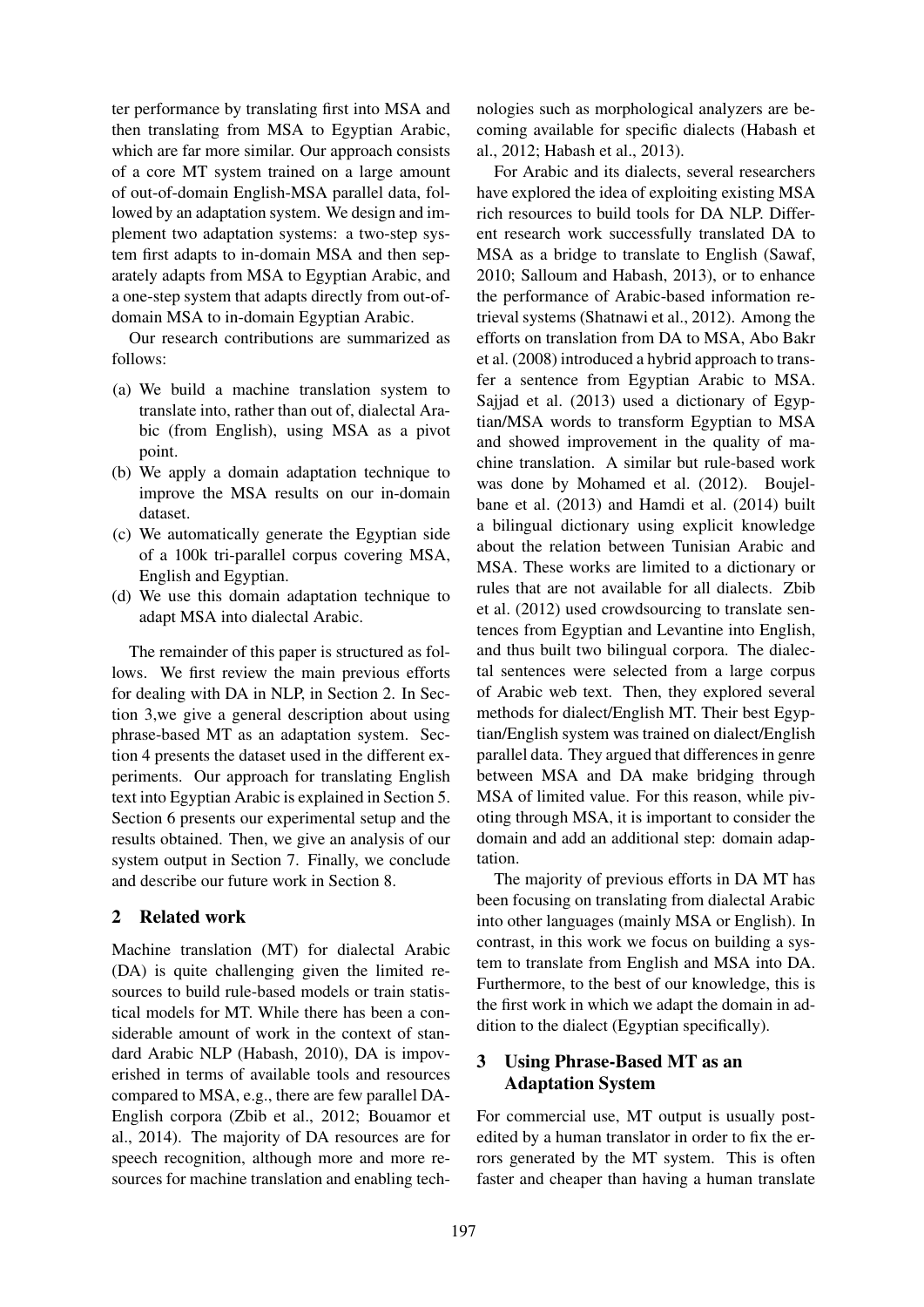the document from scratch. However, we can apply statistical phrase-based MT to create an automatic machine post-editor (what we refer to in this paper as an adaptation system) to improve the output of an MT system, and make it more closely resemble the references. Simard et al. (2007) used a phrase-based MT system as an automatic posteditor for the output of a commercial rule-based MT system, showing that it produced better results than both the rule-based system alone and a single pass phrase-based MT system. This technique is also useful for adapting to a specific domain or dataset. Isabelle et al. (2007) used a statistical MT system to automatically post-edit the output of a generic rule-based MT system, to avoid manually customizing a system dictionary and to reduce the amount of manual post-editing required.

For our adaptation systems, we build a core phrase-based MT system with a large amount of out-of-domain data, which allows us to have better coverage of the target language. For an adaptation system, we then build a second phrase-based MT system by translating the in-domain train, tune, and test sets through the core translation system, then using that data to build the second system. This system uses only in-domain data: parallel MT output from the core and the references. In this system, instead of learning to translate one language into another, the model learns to translate erroneous MT output into more fluent output of the same language, which more closely resembles the references.

In this work, we apply this technique for domain and dialect adaptation, treating Egyptian Arabic as the target language, and the MTgenerated MSA as the erroneous MT output. We use this approach to adapt to the domain of the MSA data, and also to adapt to the Egyptian dialect. What we refer to as the "one-step" system is a core system plus one adaptation system, whereas the "two-step" system consists of the core plus two subsequent adaptation systems. We describe the systems in more detail in Section 5.

## 4 Data

For the core English to MSA system, we use the 5 million parallel sentences of English and MSA from NIST 2012 as the training set. The tuning set consists of 1,356 sentences from the NIST 2008 Open Machine Translation Evaluation (MT08) data (NIST Multimodal Information Group, 2010a), and the test set consists of 1,313

sentences from NIST MT09 (NIST Multimodal Information Group, 2010b).

We use a 5-gram MSA language model built using the SRILM toolkit (Stolcke, 2002) on 260 million words of MSA from the Arabic Gigaword (Parker et al., 2011). All our MSA parallel data and monolingual MSA language modeling data were tokenized with MADA v3.1 (Habash and Rambow, 2005) using the ATB (Arabic Treebank) tokenization scheme.

For the adaptation systems, we build a 100k tri-parallel corpus Egyptian-MSA-English corpus. The MSA and English parts are extracted from the NIST corpus distributed by the Linguistic Data Consortium. The Egyptian sentences are obtained automatically by extending Mohamed et al. (2012) method for generating Egyptian Arabic from morphologically disambiguated MSA sentences. This rule-based method relies on 103 transformation rules covering essentially nouns, verbs and pronouns as well as certain lexical items. For each MSA sentence, this method provides more than one possible candidate, in its original version, the Egyptian sentence kept was chosen randomly. We extend the selection algorithm by scoring the different sentences using a language model. For this, we use SRILM with modified Kneser-Ney smoothing to build a 5-gram language model. The model is trained on a corpus including articles extracted from the Egyptian version of Wikipedia<sup>1</sup> and the Egyptian side of the AOC corpus (Zaidan and Callison-Burch, 2011). We chose to include Egyptian Wikipedia for the formal level of sentences in it different from the regular DA written in blogs or microblogging websites (e.g., Twitter) and closer to the ones generated by our system.

We split this data into train, tune, and test sets of 98,027, 960, and 961 sentences respectively, after removing duplicates across sets. The MSA corpus was tokenized using MADA and the Egyptian Arabic data was tokenized with MADA-ARZ v0.4 (Habash et al., 2013), both using the ATB tokenization scheme, with alif/ya normalization.

## 5 System Design

Figure 1 shows a diagram of our three English to Egyptian Arabic MT systems: (1) the baseline MT system, (2) the one-step adaptation MT system, and (3) the two-step adaptation MT system. We describe each system below.

<sup>1</sup>http://arz.wikipedia.org/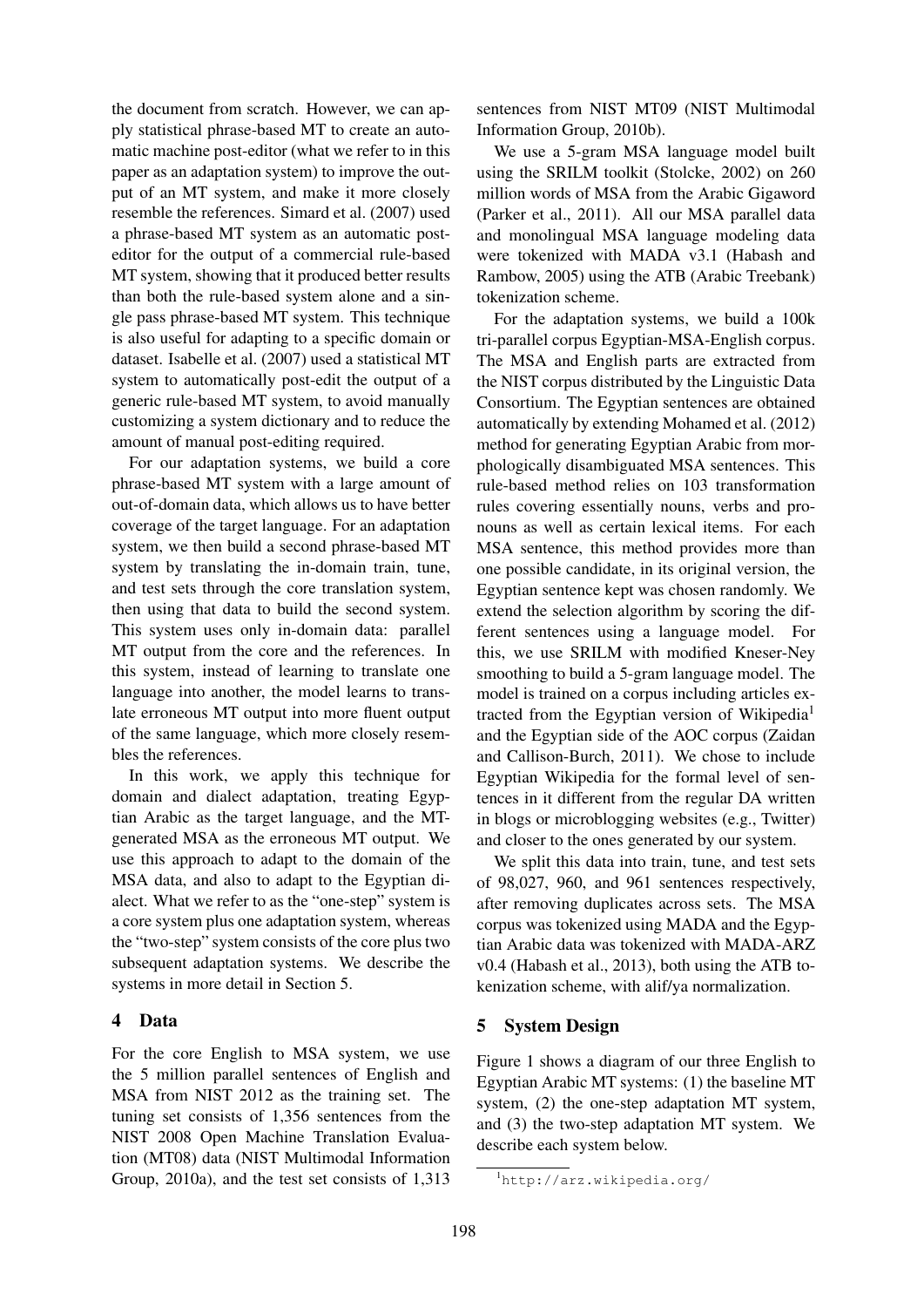

Figure 1: An overview of the different system architectures.

### Baseline System

Our baseline system is a single phrase-based English to Egyptian Arabic MT system, built using Moses (Koehn et al., 2007) on the 100k corpus described in Section 4. This system does not include any MSA data, nor does it have an adaptation system; it is a typical, one-pass MT system that translates English directly into Egyptian Arabic. We will show that using adaptation systems improves the results significantly.

## Core System

We base our systems on a core system built using Moses with the NIST data, a large amount of parallel English-MSA data from different sources than our in-domain data (the 100k dataset). Our core system is also built using Moses. We use this core system to translate the English side of our 100k train, tune, and test sets into MSA, the output of which we refer to as MSA'. This MSA' data is what we use as the source side for the adaptation systems.

## One-Step Adaptation System

To adapt to the domain and dialect of the 100k corpus, we first build a single adaptation system that translates the MSA' output of the core directly into Egyptian Arabic using the 100k corpus. The training data consists of parallel MSA' (the output of the core) and the Egyptian Arabic from the 100k dataset. With this system, we can take an English test set, translate it through the core to get MSA' output, which we can translate through the adaptation system to get Egyptian Arabic.

## Two-Step Adaptation System

We also build a two-step adaptation system that consists of two adaptation steps: one to adapt the MSA output of the core system to the domain of the MSA in the 100k corpus, and a second system to translate the MSA output of the domain adaptation system into Egyptian Arabic. We use the first adaptation system to translate the MSA' train, tune, and test sets (the output of the core, which is out-of-domain MSA), into in-domain MSA. This system is trained on the MSA' output parallel with the MSA references from the 100k dataset. We refer to the output of this system as MSA", because it has been translated from English into outof-domain MSA (MSA'), and then from out-ofdomain MSA to in-domain MSA.

The first adaptation system is used to translate the MSA' train, tune, and test sets into MSA". Then we use these MSA" sets with their parallel Egyptian Arabic from the 100k dataset to build the second adaptation system from in-domain MSA to Egyptian Arabic. We do not use the dialect transformation from (Mohamed et al., 2012) because it is designed to work with gold-standard annotation of the MSA text, which we do not have.

## System Variants

Since MSA and Egyptian are more similar to each other than they are to English, we tried several different reordering window sizes to find the optimal reordering distance for adapting MSA to Egyptian Arabic, including the typical reordering window of length 7, a smaller window of length 4, and no reordering at all. We found a reordering window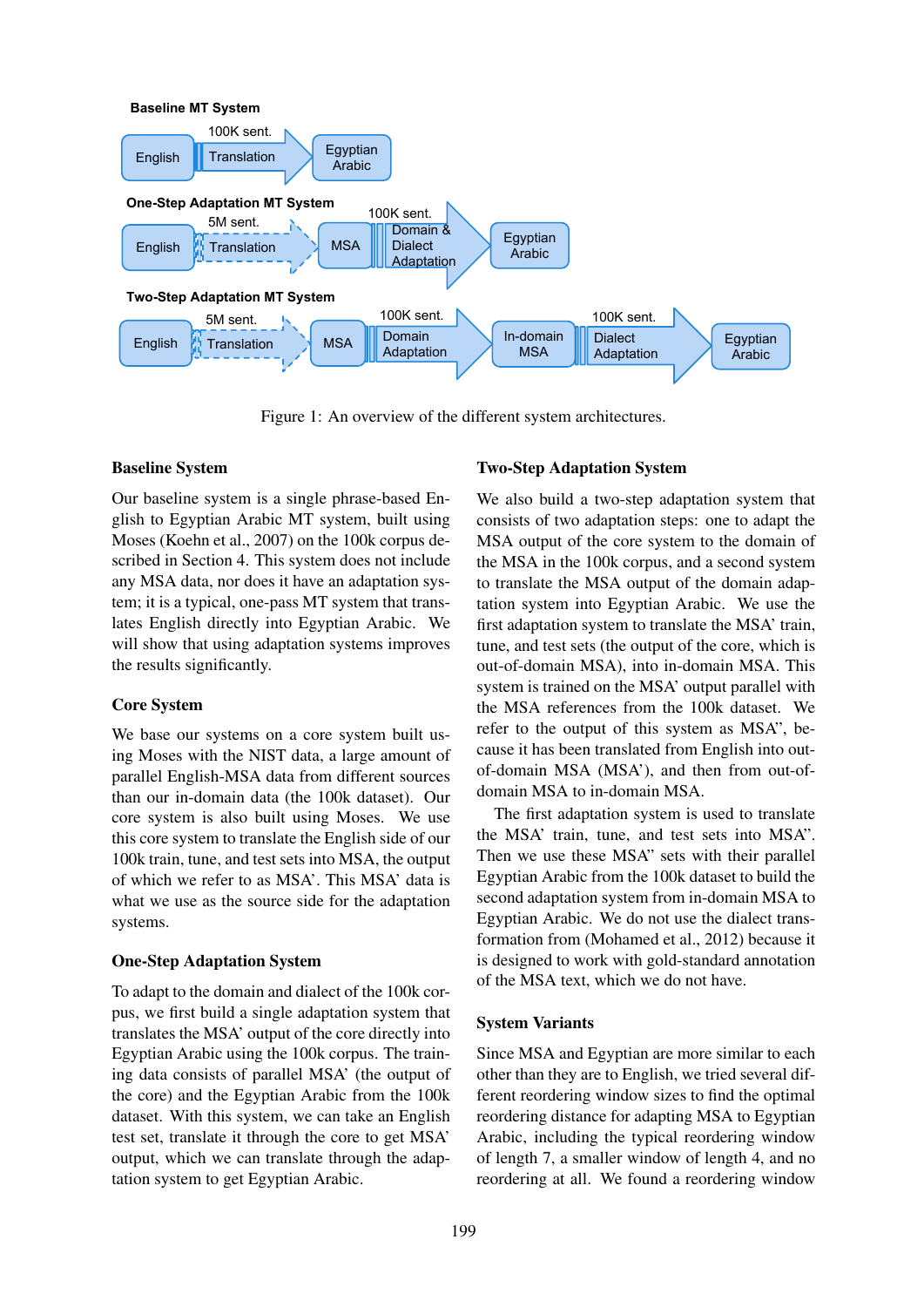size of 7 to work best for all our systems, except for the one-step adaptation system, where no reordering produced the best result.

We also tested two different heuristics for symmetrizing the word alignments: grow-diag and grow-diag-final-and (Och and Ney, 2003). We found that using grow-diag as our symmetrization heuristic produced slightly better scores on the 100k datasets. For the baseline and adaptation systems we built 5-gram language models with KenLM (Heafield et al., 2013) using the target side of the training set, and for the core system we used the large MSA language model described in section 4. We use KenLM because it has been shown (Heafield, 2011) to be faster and use less memory than SRILM (Stolcke, 2002) and IRSTLM (Federico et al., 2008).

#### 6 Evaluation and Results

For evaluation we use multeval (Clark et al., 2011) to calculate BLEU (Papineni et al., 2002), METEOR (Denkowski and Lavie, 2011), TER (Snover et al., 2006), and length of the test set for each system. We evaluate the core and adaptation systems on the MSA and Egyptian sides of the test set drawn from the 100k corpus, which we refer to as the 100k sets. The data used for evaluation is a genuine Egyptian Arabic generated from MSA, just like the data the systems were trained on. It is not practical to evaluate on naturallygenerated Egyptian Arabic in this case because the domain of our datasets is very formal, since most of the text comes from news sources, and dialectal Arabic is generally used in informal situations.<sup>2</sup>

Below we report BLEU scores from our evaluation using tokenized and detokenized system output. We separate our results into the baseline system results, the results of the core, the results of the adaptation systems, and a comparison section. We specify scores of intermediate system output, such as MSA, as BLEU (A), and the scores of final system output as BLEU (B). For error analysis, we use METEOR X-ray (Denkowski and Lavie, 2011) to visualize the alignments of our system results with the references and each other.

For all MT systems we used grow-diag as our symmetrization heuristic. For each system, we report only the BLEU score of the best reordering window variant, which is specified in the caption below each table. The difference in scores between the different reordering window sizes (7, 4, and 0) we tried for the adaptation systems was not large (between 0 and 0.7 BLEU). In the following tables we present the best results for each adaptation system, which is a reordering window size of 7 for all systems, except for the phrase-based onestep domain and dialect adaptation system, which performs better with no reordering (0.2 BLEU better than a window of 7, 0.6 BLEU better than a window of 4), but these small differences in BLEU scores are within noise. The greatest difference in scores from the reordering windows was in the two-step systems domain adaptation step (MSA to MSA) on top of the phrase-based core, where a reordering window of 7 was 0.7 BLEU better than a window of 0.

#### 6.1 Baseline System Results

|                  | <b>BLEU</b> (B) |                       |  |  |
|------------------|-----------------|-----------------------|--|--|
|                  |                 | Tokenized Detokenized |  |  |
| $ 100k$ EGY Tune | 22.6            | 22.3                  |  |  |
| $ 100k$ EGY Test | 21.5            | 2.1 1                 |  |  |

Table 1: Baseline results (English  $\rightarrow$  EGY) with a reordering window size of 7.

The baseline system demonstrates the results of building a basic MT system directly from English to Egyptian Arabic. The goal of the core and adaptation systems is to achieve better scores than this initial approach.

#### 6.2 Core System Results

In Table 2, we report BLEU scores for our core system on its own tuning set, NIST MT08, and NIST MT09 as a held-out MSA test set. We also report scores on the tune and test sets used to build our adaptation systems, both MSA and Egyptian Arabic. This is not the final system output, but rather these scores are for intermediate output only, which becomes the input for our adapatation systems.

We notice that unsurprisingly the core system performs much better on the 100k MSA test set than on the 100k Egyptian Arabic test set, which is to be expected because the core system is not trained on any Egyptian Arabic data. This shows the impact that the dialectal differences make on MT output. The results on the Egyptian test set here are the result of evaluating MSA output against Egyptian Arabic references.

 $2$ It is important to note that the Egyptian Arabic data we use is more MSA-like than typical Egyptian because it was generated directly from MSA.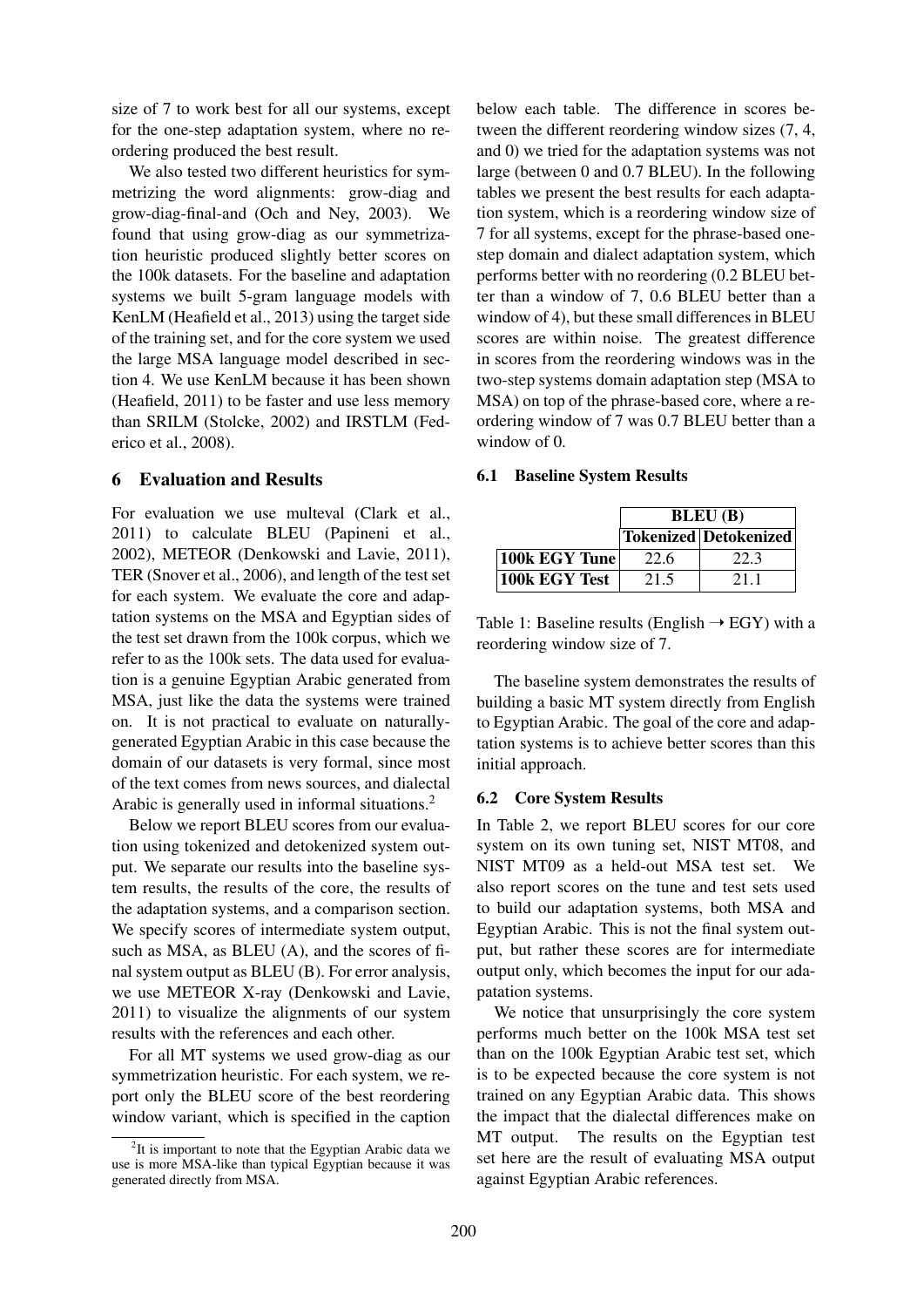|                         |      | <b>BLEU</b> (A)              |
|-------------------------|------|------------------------------|
|                         |      | <b>Tokenized Detokenized</b> |
| <b>NIST MT08 (Tune)</b> | 23.6 | 22.8                         |
| <b>NIST MT09 (Test)</b> | 29.3 | 28.5                         |
| 100k MSA Tune           | 39.8 | 39.3                         |
| 100k MSA Test           | 39.4 | 39.0                         |
| 100k EGY Tune           | 28.1 | 28.1                         |
| 100k EGY Test           | 27.7 | 27.7                         |

Table 2: Core system (English  $\rightarrow$  MSA) results using a reordering window size of 7.

#### 6.3 Adaptation System Results

The adaptation systems take as input the MSA output of the core and attempt to improve the scores on the Egyptian test set by adapting to the domain of the 100k dataset, as well as to Egyptian Arabic, in either one or two steps.

|               | <b>BLEU</b> (B) |                       |  |  |  |
|---------------|-----------------|-----------------------|--|--|--|
|               |                 | Tokenized Detokenized |  |  |  |
| 100k EGY Tune | 40.8            | 40.5                  |  |  |  |
| 100k EGY Test | 40.3            | 40 1                  |  |  |  |

Table 3: One-Step Adaptation system (MSA'  $\rightarrow$ Egyptian Arabic) results using a reordering window size of 0.

Table 3 shows the results of the single adaptation system, which adapts directly from the MSA output of the core to Egyptian Arabic. These BLEU scores are already much better than the core systems performance on the same test sets, improving from 28.1 BLEU to 40.5 BLEU on the Egyptian Arabic tuning set (a difference of 12.4 BLEU) and improving from 22.7 BLEU to 40.1 BLEU on the Egyptian Arabic test set (a difference of 17.4 BLEU).

Tables 4 and 5 below illustrate the results of the first and second steps of the two-step adaptation system: Table 4 contains the results of the first domain adaptation step from out-of-domain MSA to in-domain MSA and Table 5 contains the results of the second dialect adaptation step from in-domain MSA to Egyptian Arabic.

An example of our system output for an English sentence is given in Table 6. Its METEOR X-ray alignment is illustrated in Figure 2.

#### 6.4 System Comparisons on 100k Test Sets

In Table 7, we compare the results from the core and the results from the first step of the two-step

|               | <b>BLEU</b> (A) |                              |  |
|---------------|-----------------|------------------------------|--|
|               |                 | <b>Tokenized Detokenized</b> |  |
| 100k MSA Tune | 45.2            | 44.6                         |  |
| 100k MSA Test | 44.8            | 44.2                         |  |
| 100k EGY Tune | 32.2            | 32.2                         |  |
| 100k EGY Test | 32.0            | 32.0                         |  |

Table 4: Domain Adaptation system (MSA'  $\rightarrow$ MSA") for Two-Step Adaptation System Results using a reordering window size of 7.

|                  | <b>BLEU</b> (B) |                       |  |  |
|------------------|-----------------|-----------------------|--|--|
|                  |                 | Tokenized Detokenized |  |  |
| $ 100k$ EGY Tune | 43.3            | 43.2                  |  |  |
| 100k EGY Test    | 43.1            | 42.9                  |  |  |

Table 5: Dialect Adaptation system (MSA"  $\rightarrow$ Egyptian) for Two-Step Adaptation System Results using a reordering window size of 7.

|                           | الا الہام<br>دوالہ |  | $\frac{\sqrt{3}}{2}$ |  | ستعدادا | $\frac{1}{2}$ | جديدة | $\bullet$ o                           |
|---------------------------|--------------------|--|----------------------|--|---------|---------------|-------|---------------------------------------|
| الامم                     |                    |  |                      |  |         |               |       | الأمم                                 |
| المتحدة                   |                    |  |                      |  |         |               |       | المتحدة                               |
| بتغلق<br>مكتب<br>القديمة  |                    |  |                      |  |         |               |       | بتغلق<br>مكتبها<br>القديمة            |
|                           |                    |  |                      |  |         |               |       |                                       |
|                           |                    |  |                      |  |         |               |       |                                       |
| قي<br>ليبيريا<br>استعدادا |                    |  |                      |  |         |               |       | $\frac{1}{\frac{1}{2}}$ $\frac{1}{2}$ |
|                           |                    |  |                      |  |         |               |       |                                       |
|                           |                    |  |                      |  |         |               |       | استعدادا                              |
| لمهمة<br>جديدة            |                    |  |                      |  |         |               |       | لمهمة                                 |
|                           |                    |  |                      |  |         |               |       | جديدة                                 |

Figure 2: METEOR X-ray alignment of the sentence in table 6. The left side is the output of the one-step system, the right side is the output of the two-step system, and the top is the reference. The shaded cells represent matches between the reference and the one-step system, and the dots represent matches between the reference and the twostep system.

adaptation system on the MSA test set and we see that adapting to the domain improves BLEU scores on MSA.

Since our goal is to improve the output for

 $1$ One-Step System: Core + Domain and Dialect Adaptation ( $MSA' \rightarrow EGY$ )

<sup>&</sup>lt;sup>2</sup>Two Step Adaptation System (Step 1): Core + Domain Adaptation ( $MSA' \rightarrow MSA''$ )

 $3$ Two Step Adaptation System (Step 2): Core + Domain Adaptation ( $\overrightarrow{MSA'} \rightarrow \overrightarrow{MSA''}$ ) + Dialect Adaptation ( $\overrightarrow{MSA''} \rightarrow$ EGY)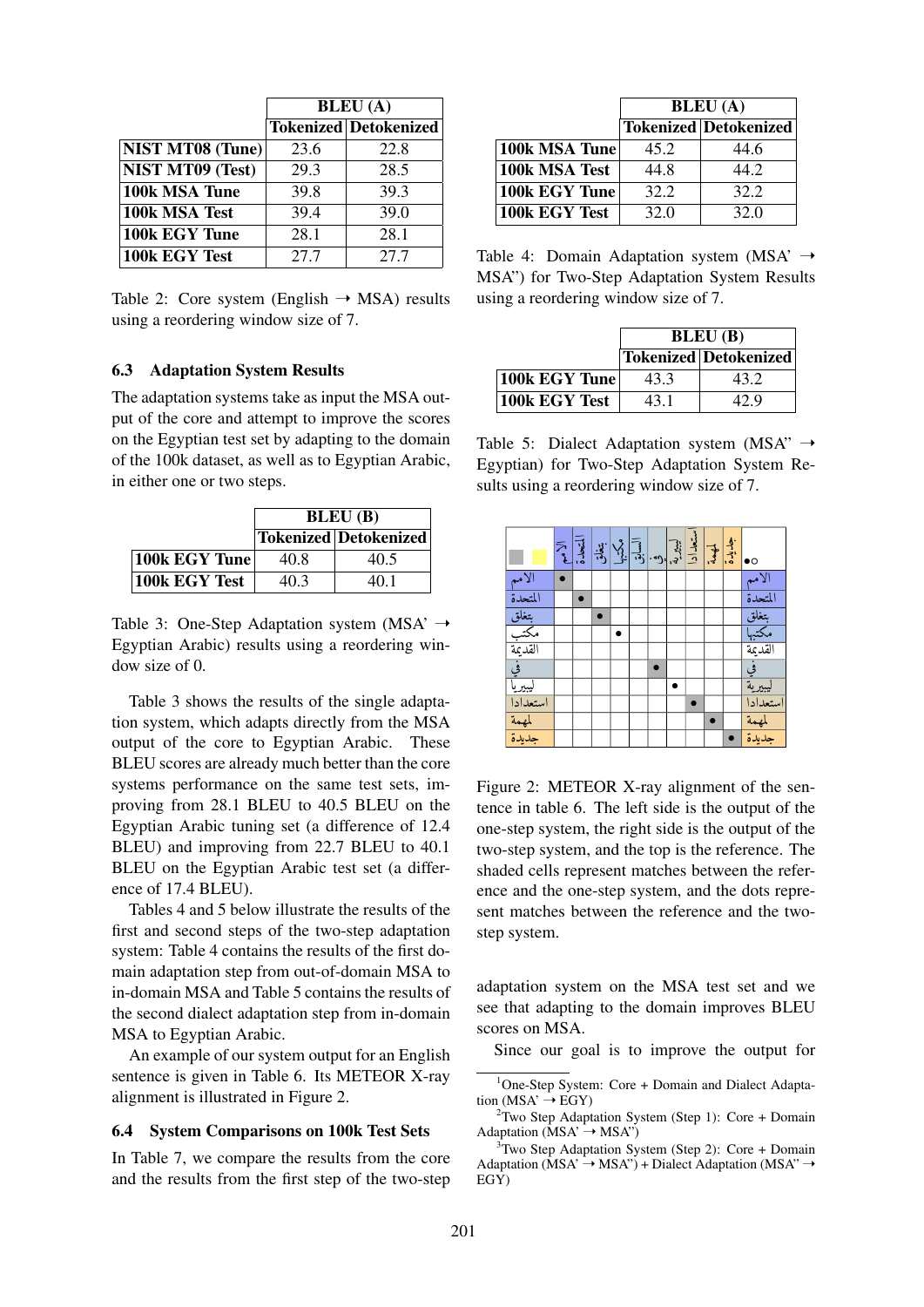| <b>English</b>            | UN closes old office in Liberia in preparation for new mission                                       |
|---------------------------|------------------------------------------------------------------------------------------------------|
| <b>Egyptian Reference</b> | الامم المتحدة بتغلق مكتبها السابق في ليبيرية استعدادا لمهمة جديدة                                    |
|                           | AAlAmm AAlmtHdp btglq mktbhA AAlsAbq fy lybyryp AAstEdAdA lmhmp jdydp                                |
| 1-Step System             | الامم المتحدة بتغلق مكتب القديمة في ليبيريا استعدادا لمهمة جديدة                                     |
|                           | AAlAmm AAlmtHdp btglq mktb AAlqdymp fy lybyryA AAstEdAdA lmhmp jdydp                                 |
| 2-Step System (step2)     | الامم المتحدة بتغلق مكتبها القديمة في ليبيرية استعدادا لمهمة جديدة                                   |
|                           | $ AA Amm\,Al$ mtH $dp$ btgl $q$ mktbh $A$ AAl $q$ dymp fy lybyryp $A$ AstEd $A$ d $A$ lmhmp j $dydp$ |

Table 6: An example of system output from the Egyptian test set.

|                                                        | <b>BLEU</b> (A) |                       |  |
|--------------------------------------------------------|-----------------|-----------------------|--|
|                                                        |                 | Tokenized Detokenized |  |
| $ Core (English \rightarrow MSA')$                     | 394             | 39.0                  |  |
| $ Core + Domain$ Adaptation (MSA' $\rightarrow$ MSA'') | 44.8            | 44.2                  |  |

Table 7: Comparison of results on 100k MSA test set.

|                                                         |            | <b>BLEU</b> (A/B)            |
|---------------------------------------------------------|------------|------------------------------|
|                                                         |            | <b>Tokenized Detokenized</b> |
| <b>Baseline</b> (English $\rightarrow$ EGY)             | 21.5(B)    | 21.1                         |
| <b>Core</b> (English $\rightarrow MSA'$ )               | 27.7(A)    | 27.7                         |
| <b>One-Step Adaptation System</b>                       | 40.3 $(B)$ | 40.1                         |
| <b>Two-Step Adaptation System (Step 1)<sup>2</sup></b>  | 32.0(A)    | 32.0                         |
| <b>Two-Step Adaptation System (Step 2)</b> <sup>3</sup> | 43.1 $(B)$ | 42.9                         |

Table 8: Comparison of results on 100k EGY test data.

|                                          |      | <b>BLEU</b> (B) METEOR TER Length |      |       |
|------------------------------------------|------|-----------------------------------|------|-------|
| <b>Baseline System</b>                   | 21.1 | 38.5                              | 66.1 | 102.7 |
| <b>One-Step System</b>                   | 40.1 | 53.4                              | 51.3 | 100.0 |
| <b>Two-Step System: Step 2 (Dialect)</b> | 42.9 | 55.2                              | 50.4 | 100.1 |

Table 9: Detokenized BLEU, METEOR, TER, and length scores for the best system results.

Egyptian Arabic, we examine the improvement of scores through different steps of the system in Table 8. These scores are all based on the same Egyptian Arabic references, even though some of the systems are designed to produce MSA output. It is important to note that although the first step of the two-step adaptation system (domain adaptation) is still producing MSA output, it performs better on the Egyptian test set than the out-ofdomain MSA core. The domain adaptation system built on top of the core performs better than the core alone on the 100k corpus MSA test set (+5.2 BLEU), as well as the 100k corpus Egyptian Arabic test set (+4.3 BLEU). The best score we achieve on the 100k corpus MSA test set is 44.2 BLEU, from the core plus the domain adaptation system.

Table 9 shows the other detokenized scores

from multeval (Clark et al., 2011) from the final output on the EGY test set from each system, and Table 10 shows BLEU-1 through BLEU-4 scores on the same detokenized results, which shows an improvement at different n-gram levels in unigram coverage from the baseline system to the adaptation systems.

Overall, the two-step adaptation system built on top of the core performs 15.2 BLEU better than the core alone on the 100k corpus Egyptian Arabic test set and the one-step adaptation system performs 12.4 BLEU better than the core on the same test set. The best score on the 100k EGY test set is from the two-step adaptation system with 42.9 BLEU, which outperforms the one-step adaptation system by 2.8 BLEU points. We consider possible causes of these results in section 7.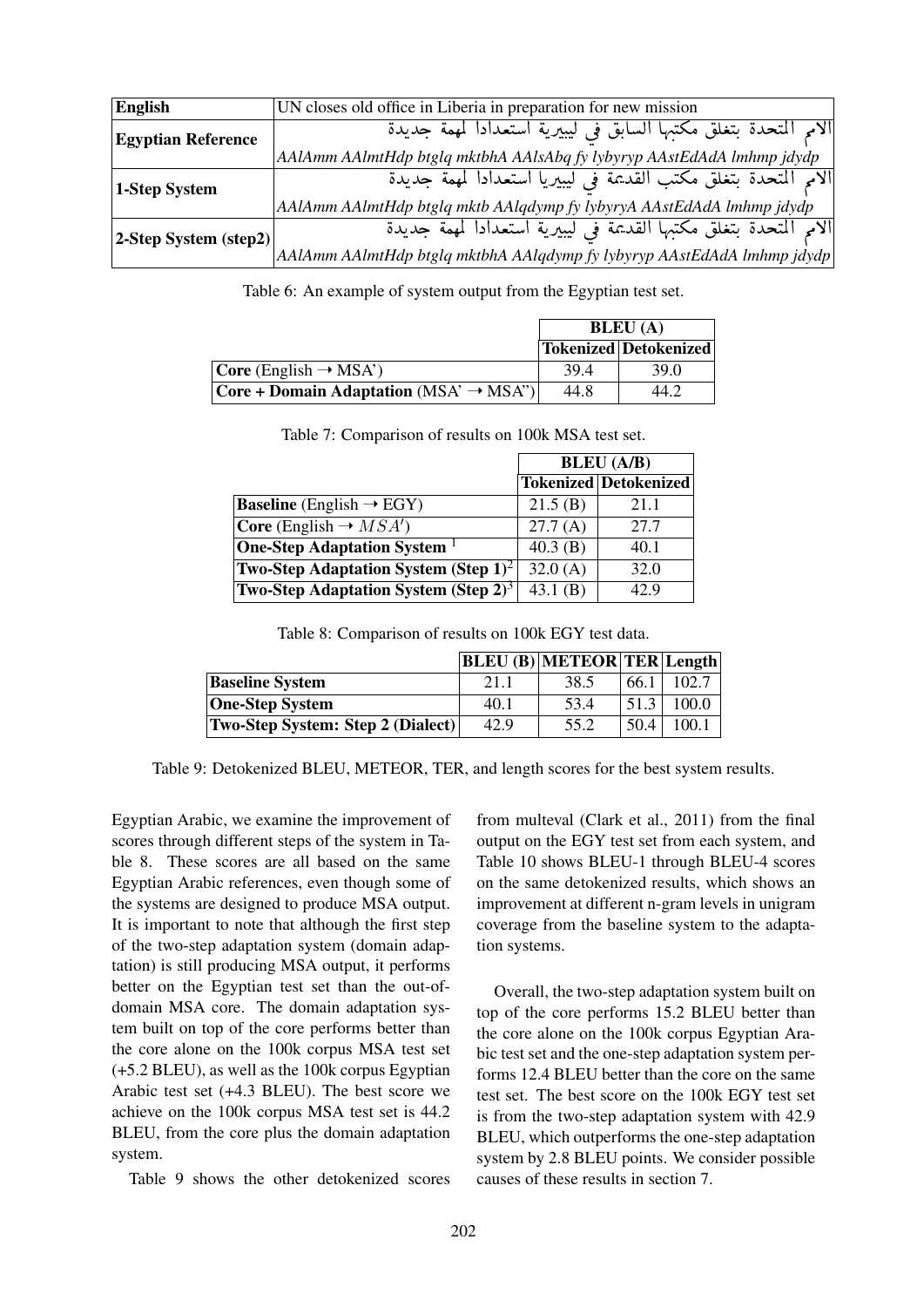|                                          | BLEU-1 BLEU-2 BLEU-3 BLEU-4 |      |      |      |
|------------------------------------------|-----------------------------|------|------|------|
| <b>Baseline System</b>                   | 53.4                        | 26.6 | 15.3 | 91   |
| <b>One-Step System</b>                   | 64.3                        | 43.5 | 33.5 | 27.1 |
| <b>Two-Step System: Step 2 (Dialect)</b> | 65.2                        | 46.0 | 36.8 | 30.7 |

Table 10: Detokenized BLEU (B) scores on the 100k EGY test set at different n-gram levels.

| English                | US, Indonesia commit to closer trade, investment ties                                                                                                            |
|------------------------|------------------------------------------------------------------------------------------------------------------------------------------------------------------|
|                        | الولايات المتحدة واندونيسيا بيلتزموا بعلاقات تحارية واستثمارية اوثق<br>Egyptian Reference AAlwlAyAt AAlmtHdp wAndwnysyA byltzmwA bElAqAt tjAryp wAstvmAryp AAwvq |
| <b>Baseline output</b> | +نا ، فان اندونيسيا بتَّعهد بتوثيق العلاقات التجارية والاستثمارية<br>+nA, fAn AAndwnysyA bt Ehd btwvyq AAlElAqAt AAltjAryp wAlAstvmAryp                          |

Table 11: An example of a Baseline system output sentence with no word matches.

| <b>English</b>            | Pakistan sends envoys to Arab countries    |
|---------------------------|--------------------------------------------|
| <b>Egyptian Reference</b> | باكستان بترسل مبعوثين الى الدول العربية    |
|                           | bAkstAn btrsl mbEwvyn AAly AAldwl AAlErbyp |
| <b>One-Step System</b>    | باكستان بيرسل عنثيس الى الدول العربية      |
|                           | bAkstAn byrsl Envys AAly AAldwl AAlErbyp   |
| Two-Step System (Step 2)  | باكستان بترسل عنثيس الى الدول العربية      |
|                           | bAkstAn btrsl Envys AAly AAldwl AAlErbyp   |

Table 12: An example of system output from the Egyptian test set.

# 7 Error Analysis

In some of the output sentences, there are no exact matches and the sentence gets a score of 0, such as in the example from the Baseline system output in Table 11. But there are actually four words in the output that are present in the reference, but they have different clitics attached to them. The third have different clitics attached to them. The third<br>word in the reference, لواندونیسیا  $\ddot{\cdot}$  $\overline{a}$ and Indonesia", is present in the output as<br>iust WAndwnysvA "Indonesia". The same and Indonesia, is present in the output as<br>just **Lucky** WandwnysyA "Indonesia". The same  $\overline{a}$ ֦֦֧֦֧֦֦֧֦֧֦֧֦֦֧ׅ֧֦֧ׅ֧֦֧ׅ֧֧ׅ֧ׅ֧֧֧֚֚֚֚֚֡֝֝֝֝֜֓֓֜֓֜֓֓֝֓֜֓֜֓֝֬֝֓ is true of the fifth, sixth, and seventh words is true of the fifth, sixth, and seventh words<br>in the reference: ابعلاقات: bElAqAt "with re- $\frac{1}{2}$ . lationships" is HA ¯CªË@/*AlElAqAt* "the relation-J -lationships" is العلاقات lationships" is العلاقات<br>hips" in the output, تجا<sub>ل</sub>ية *lijAryp* "commer-<u>ر</u> !<br>. ships" in the output, مجاريه *ttjAryp* "commer-<br>cial" is تنجارية (*AltjAryp* "commercial(definite)", <u>ر</u> .<br>. cial′ is *تج*اريه *vAltjAryp "commercial(definite)",*<br>and مواستثمارية and *jwAstvmAryp "*and investment" is ر<br>پ .<br>.<br>.  $\frac{1}{2}$ a<br>.. واسلنماريه w*AstvmAryp ``*and investment`` is*\wAlAstvmAryp ``*and the investment<br>:`and the investment'> اوالاستثمارية'' ر<br>پ  $\ddot{\cdot}$ <u>ب</u><br>. In tokenized output the base words would be matched because the clitics would be separate. This is one of the drawbacks of evaluating on detokenized data.

Table 12 and Figure 3 show the output for a sentence from the Egyptian test set from the two different adaptation systems. In Figure 3, the results from the one-step and two-step adaptation systems are almost the same, except that the two-step adaptation system (which scored 2.8 BLEU higher than the one-step system overall) has one more word correct (the second word). This word is actually the same verb, but the two-step adaptation system has produced the correct conjugation of the verb (3rd person feminine), while the one-step system produced the wrong conjugation (3rd person masculine). In adapting to the domain first, the system seems to produce better subject-verb agreement.

In Table 6 and Figure 2 in Section 6.3, the transliteration of "Liberia" in the output of the two-step system matches the reference. The onestep system produces a different transliteration which is also valid, but is not the same one the reference uses. It also produces the correct object clitic (کتنب) mktbhA "its office" vs. ایسکتنبا omktbhA "its office" vs. .  $\ddot{\ }$  $\ddot{ }$ "office"). The output of the two-step system more consistently matches the reference in transliteration, subject-verb agreement, and clitic attachment.

In general the output of the two-step adaptation system appears to be in the correct order more often than the output of the one-step adaptation sys-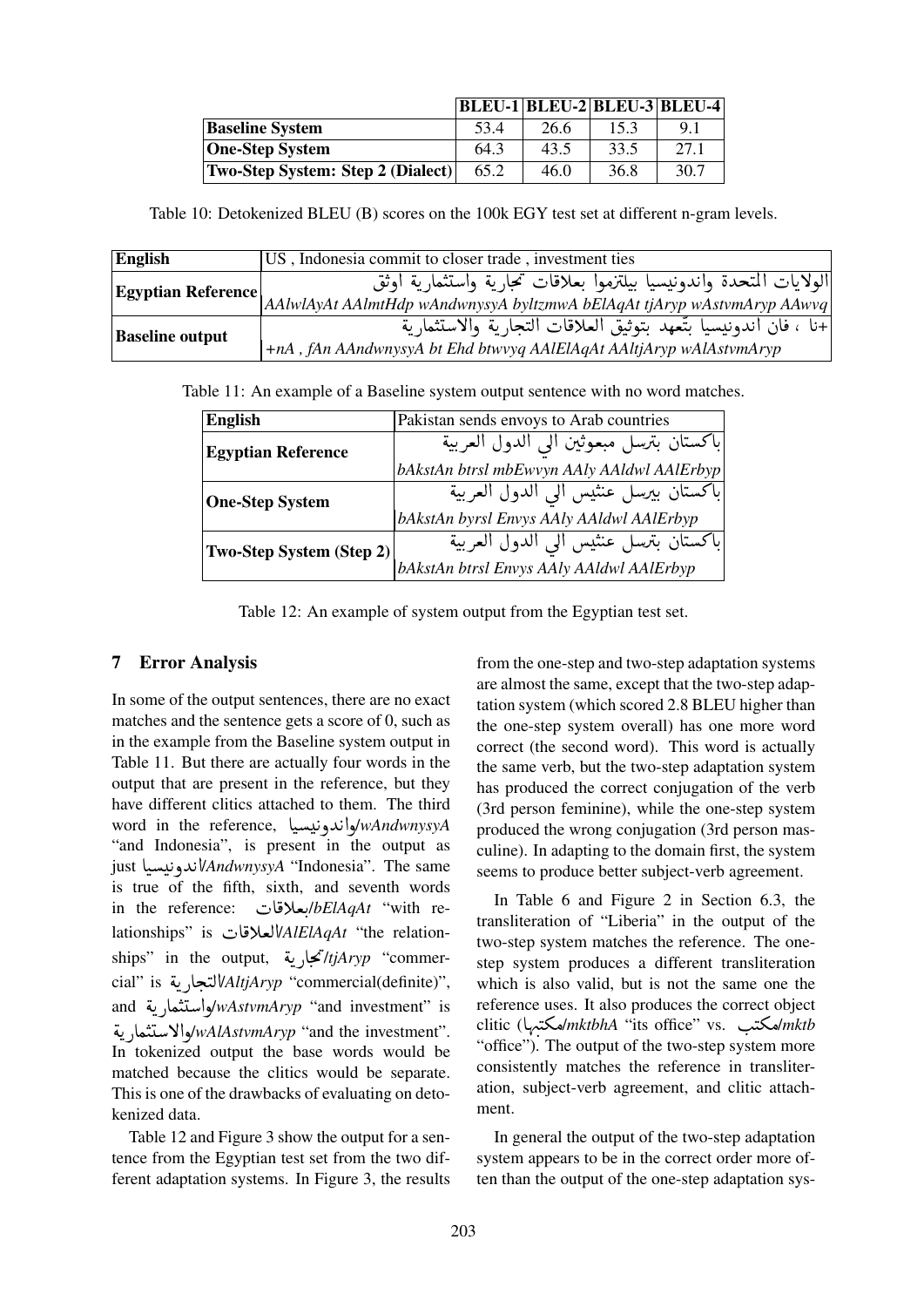| <b>English</b>            | man stabs nine at moscow synagogue                                             |
|---------------------------|--------------------------------------------------------------------------------|
| <b>Egyptian Reference</b> | شاب بيطعنن ۹ في كنيس يهودي في موسكوا<br>\$Ab byTEnn 9 fy knys yhwdy fy mwskwA  |
| <b>One-Step System</b>    | راجل طعن تسعه في كنيس يهودي في موسكوا<br>rAjl TEn tsEh fy knys yhwdy fy mwskwA |

Table 13: Comparison of reference and system output.



one-step domain and dialect adaptation system (left column) and the two-step domain and dialect  $\frac{1}{2}$   $\frac{1}{2}$   $\frac{1}{2}$   $\frac{1}{2}$   $\frac{1}{2}$   $\frac{1}{2}$   $\frac{1}{2}$   $\frac{1}{2}$ adaptation system (right column), both built on top Figure 3: A comparison of the output of the of the phrase-based core. The top is the reference sentence.

tem, perhaps because we used a reordering window of 7 for the two-step system, whereas we used a window of 0 for the one step system. Additionally, the two-step system allows two passes of reordering, one in each step. Each step of the system produces a decrease in the fragmentation of the output: the output of the core on the Egyptian test set gets a fragmentation penalty of 0.204, the one-step system gets a fragmentation penalty of 0.159, and the two step system gets 0.189 for the first step (domain) and 0.139 for the second step (dialect). Since the output of the two-step system is less fragmented, there are longer sequences of words that are in the correct order.

Additionally, the one-step system misses more words, especially at the beginning of a sentence. There are many ways to introduce a sentence in Arabic, some of which correspond to the same English phrase. While the model will generate the most probable one, there may be several acceptable choices, and the reference may have a different one. For instance, in Table 13, the word ferent one. For instance, in Table 13, the word<br>"man" is translated as  $\triangle$   $\triangle$   $\triangle$  in the reference, .<br>I and  $\mu r$ /*rAjl* in the output of the one-step adaptation system. This word is penalized for not match-

ing the reference, even though both are reasonable translations of "man". This problem could be helped by synonym matching in the evaluation metrics, which is not currently available for Arabic.

### 8 Conclusion and Future Work

We have shown that we can leverage a large amount of out-of-domain MSA data and a domain adaptation system to achieve better performance on an in-domain test set. We apply the same technique to translating Arabic dialects, by adapting from MSA to the Egyptian Arabic dialect as we would adapt between domains of the same language. Our results also show that when adapting to the domain, first by translating to MSA as an intermediary step and then adapting to the dialect, we can improve performance even more. Our results also show the importance of consistent and appropriate tokenization of the data. The tri-parallel corpus of English, MSA, and Egyptian gave us a unique opportunity to create this kind of system, as parallel data for Arabic dialects is hard to come by. However, this data is artificial Egyptian, not natural generated dialectal Arabic. In the future we hope to test our domain and dialect adaptation MT systems on more authentic Egyptian Arabic data sets and to be able to apply this technique to other Arabic dialects.

#### Acknowledgements

This publication was made possible by grant NPRP-09-1140-1-177 from the Qatar National Research Fund (a member of the Qatar Foundation) and by computing resources provided by the NSF-sponsored XSEDE program under grant TG-CCR110017. The statements made herein are solely the responsibility of the authors. We thank the reviewers for their comments. Nizar Habash performed most of his contribution to this paper while he was at the Center for Computational Learning Systems at Columbia University.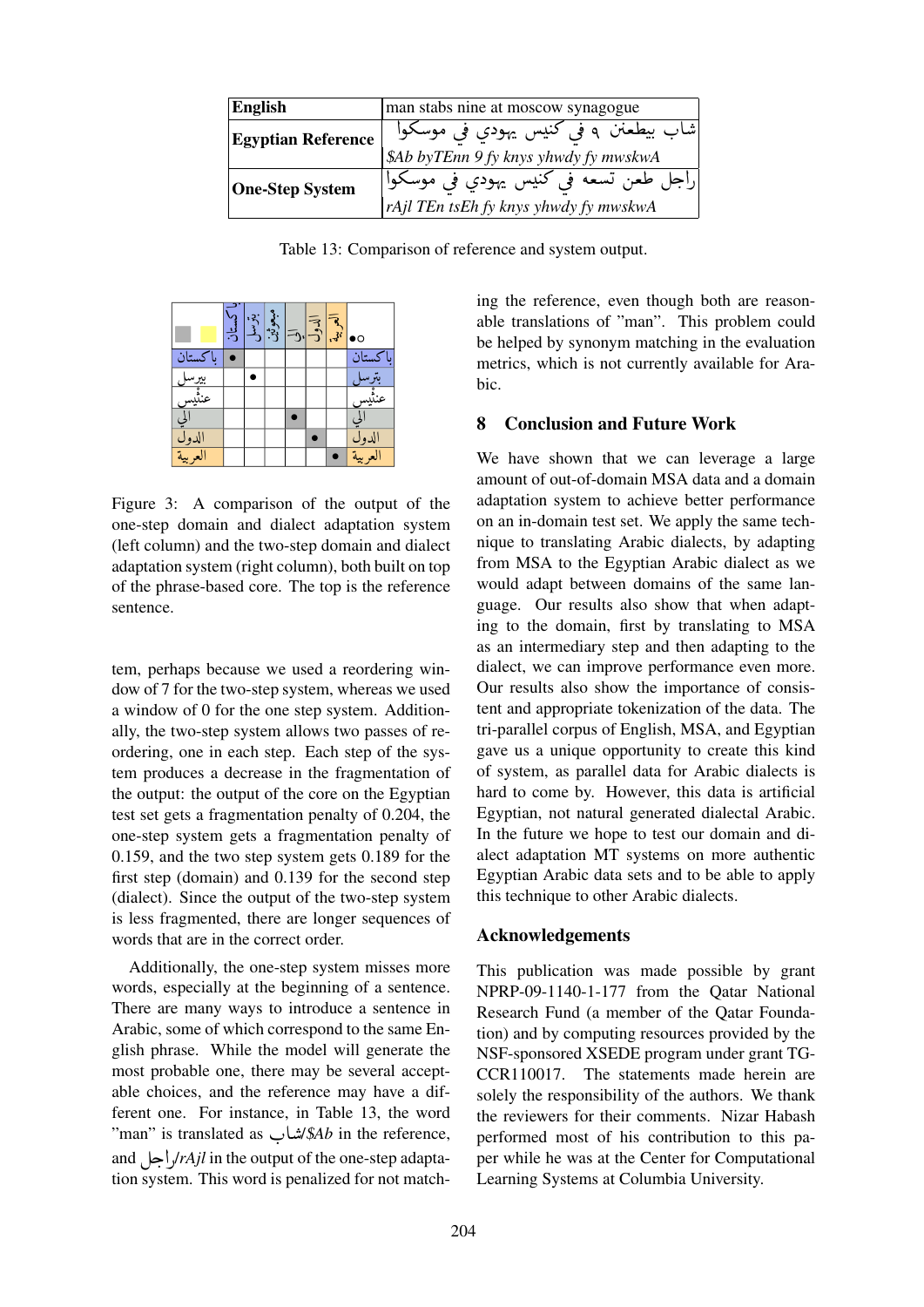#### References

- Hitham Abo Bakr, Khaled Shaalan, and Ibrahim Ziedan. 2008. A Hybrid Approach for Converting Written Egyptian Colloquial Dialect into Diacritized Arabic. In *Proceedings of the 6th International Conference on Informatics and Systems (IN-FOS2008)*. Cairo University.
- Abdel-Rahman Abu-Melhim. 1991. Code-switching and Linguistic Accommodation in Arabic. In *Perspectives on Arabic Linguistics III: Papers from the Third Annual Symposium on Arabic Linguistics*, volume 80, pages 231–250. John Benjamins Publishing.
- Kamla Al-Mannai, Hassan Sajjad, Alaa Khader, Fahad Al Obaidli, Preslav Nakov, and Stephan Vogel. 2014. Unsupervised Word Segmentation Improves Dialectal Arabic to English Machine Translation. In *Proceedings of EMNLP Workshop on Arabic Natural Language Processing*, Doha, Qatar.
- Houda Bouamor, Nizar Habash, and Kemal Oflazer. 2014. A Multidialectal Parallel Corpus of Arabic. In *Proceedings of the Ninth International Conference on Language Resources and Evaluation (LREC'14)*, pages 1240–1245, Reykjavik, Iceland.
- Rahma Boujelbane, Mariem Ellouze Khemekhem, and Lamia Hadrich Belguith. 2013. Mapping Rules for Building a Tunisian Dialect Lexicon and Generating Corpora. In *Proceedings of the Sixth International Joint Conference on Natural Language Processing*, pages 419–428, Nagoya, Japan.
- Jonathan Clark, Chris Dyer, Alon Lavie, and Noah Smith. 2011. Better Hypothesis Testing for Statistical Machine Translation: Controlling for Optimizer Instability. In *Proceedings of the Association for Computational Linguistics (ACL)*, Portland, Oregon.
- Ryan Cotterell and Chris Callison-Burch. 2014. A Multi-Dialect, Multi-Genre Corpus of Informal Written Arabic. In *Proceedings of the Ninth International Conference on Language Resources and Evaluation (LREC'14)*, pages 241–245, Reykjavik, Iceland.
- Michael Denkowski and Alon Lavie. 2011. Meteor 1.3: Automatic metric for reliable optimization and evaluation of machine translation systems. In *Proceedings of the EMNLP 2011 Workshop on Statistical Machine Translation*, pages 1–4, Edinburgh, Scotland.
- Marcello Federico, Nicola Bertoldi, and Mauro Cettolo. 2008. IRSTLM: an open source toolkit for handling large scale language models. In *INTER-SPEECH*, pages 1618–1621.
- Nizar Habash and Owen Rambow. 2005. Arabic Tokenization, Part-of-speech Tagging and Morphological Disambiguation in One Fell Swoop. In *Proceedings of the Association for Computational Linguistics*, Ann Arbor, Michigan.
- Nizar Habash and Owen Rambow. 2006. MAGEAD: A Morphological Analyzer and Generator for the Arabic Dialects. In *Proceedings of the 21st International Conference on Computational Linguistics and 44th Annual Meeting of the Association for Computational Linguistics*, pages 681–688, Sydney, Australia.
- Nizar Habash, Ramy Eskander, and Abdelati Hawwari. 2012. A Morphological Analyzer for Egyptian Arabic. In *Proceedings of the Twelfth Meeting of the Special Interest Group on Computational Morphology and Phonology*, pages 1–9, Montréal, Canada.
- Nizar Habash, Ryan Roth, Owen Rambow, Ramy Eskander, and Nadi Tomeh. 2013. Morphological Analysis and Disambiguation for Dialectal Arabic. In *Proceedings of the 2013 Conference of the North American Chapter of the Association for Computational Linguistics: Human Language Technologies*, pages 426–432, Atlanta, Georgia.
- Nizar Habash. 2010. *Introduction to Arabic Natural Language Processing*, volume 3. Morgan & Claypool Publishers.
- Ahmed Hamdi, Nuria Gala, and Alexis Nasr. 2014. Automatically Building a Tunisian Lexicon for Deverbal Nouns. In *Proceedings of the First Workshop on Applying NLP Tools to Similar Languages, Varieties and Dialects*, pages 95–102, Dublin, Ireland.
- Kenneth Heafield, Ivan Pouzyrevsky, Jonathan H. Clark, and Philipp Koehn. 2013. Scalable Modfied Kneser-Ney Language Model Estimation. In *In Proceedings of the Association for Computational Linguistics*, Sofia, Bulgaria.
- Kenneth Heafield. 2011. KenLM: Faster and Smaller Language Model Queries. In *Proceedings of the EMNLP 2011 Sixth Workshop on Statistical Machine Translation*, pages 187–197, Edinburgh, Scotland, United Kingdom, July.
- Pierre Isabelle, Cyril Goutte, and Michel Simard. 2007. Domain Adaptation of MT Systems through Automatic Post-Editing. In *Proceedings of MT Summit XI*, pages 255–261, Copenhagen, Denmark.
- Philipp Koehn, Hieu Hoang, Alexandra Birch, Christopher Callison-Burch, Marcello Federico, Nicola Bertoldi, Brooke Cowan, Wade Shen, Christine Moran, Richard Zens, Christopher Dyer, Ondrej Bojar, Alexandra Constantin, and Evan Herbst. 2007. Moses: Open Source Toolkit for Statistical Machine Translation. In *Proceedings of the 45th Annual Meeting of the Association for Computational Linguistics Companion Volume Proceedings of the Demo and Poster Sessions*, pages 177–180, Prague, Czech Republic.
- Emad Mohamed, Behrang Mohit, and Kemal Oflazer. 2012. Transforming Standard Arabic to Colloquial Arabic. In *Proceedings of the 50th Annual Meeting of the Association for Computational Linguistics (Volume 2: Short Papers)*, pages 176–180, Jeju Island, Korea.